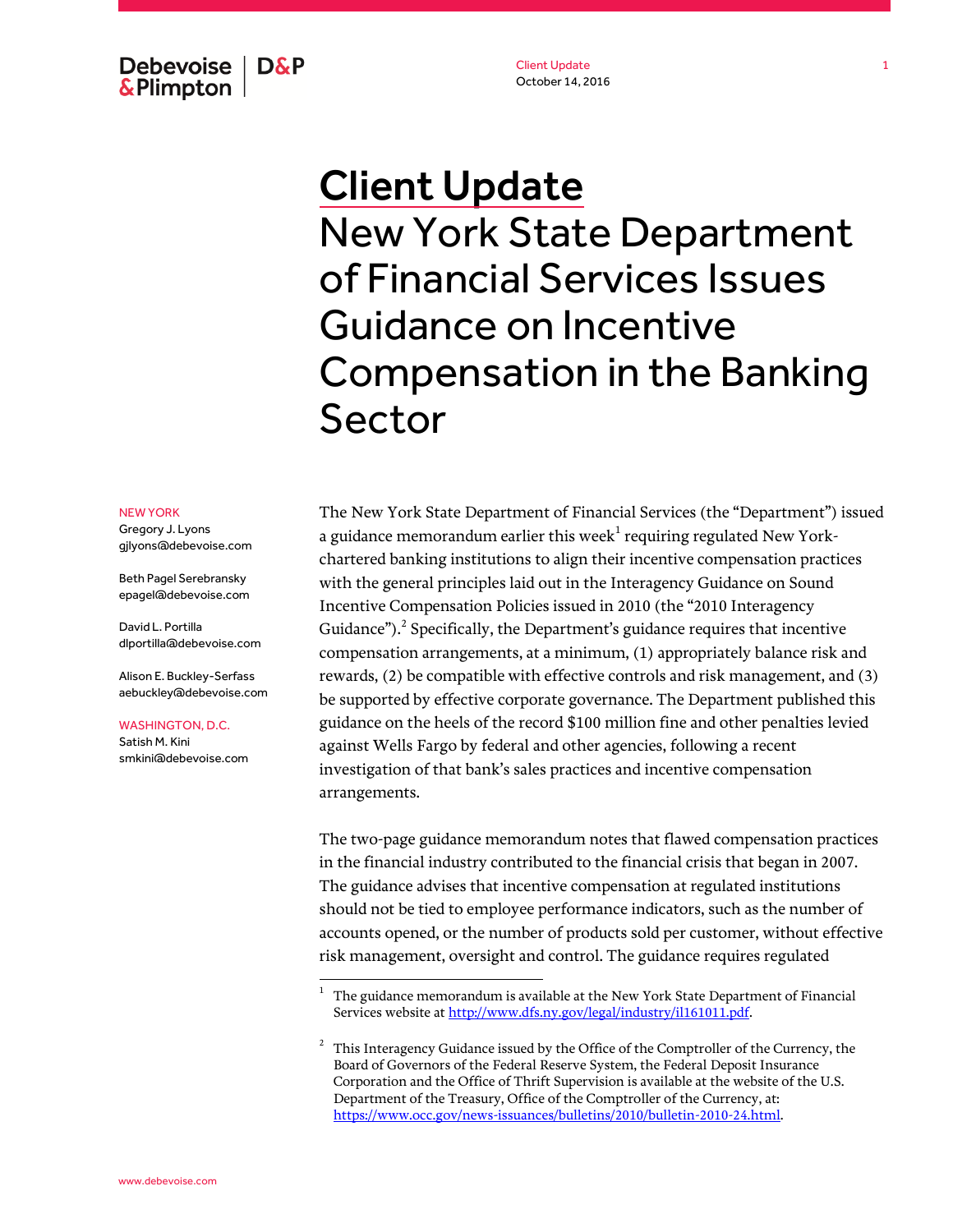financial institutions to ensure that there are appropriate controls for crossselling or referral bonus arrangements, in particular, because these arrangements may result in conflicts of interest or the sale (or supervision of the sale) of affiliates' products by inexperienced or unlicensed personnel.

## WHICH INSTITUTIONS DOES THE GUIDANCE APPLY TO?

The Department's guidance applies to all New York state-chartered banks, savings banks and bank holding companies, as well as state-chartered credit unions, branches of foreign banks, foreign agencies and representative offices. It applies broadly across regulated banking institutions and its scope is not limited to large banking institutions or banks that meet a certain asset threshold.

## HOW DOES THE GUIDANCE COMPARE WITH INCENTIVE COMPENSATION REGULATION BY FEDERAL AGENCIES?

The Department's guidance follows several federal regulatory initiatives intended to limit risky incentive compensation practices at banking institutions. These include the 2010 Interagency Guidance, which provides principles-based guidance for compensation policies, procedures and processes at banking institutions under the agencies' supervision, and, more recently, the proposed rules released in April 2016 under Section 956 of the Dodd-Frank Wall Street Reform and Consumer Protection Act of 2010 (the "Proposed Rules under Section 956").

The Department's guidance is expressly derived from the general principles of the 2010 Interagency Guidance and includes high level, directional advice unlike the lengthy, prescriptive Proposed Rules under Section 956. Both the Department's guidance, and the 2010 Interagency Guidance on which it is based, reflect an expectation that regulated financial institutions should apply the principles in a manner that is tailored to the business, risk profile and other attributes of each individual banking organization (*i.e.*, larger organizations require more systematic and formalized policies, procedures and processes).

Rather than providing new or more detailed requirements, the Department's guidance appears intended to serve as a reminder of the incentive compensation principles that banking institutions generally should have been taking into consideration and implementing since the release of the 2010 Interagency Guidance.